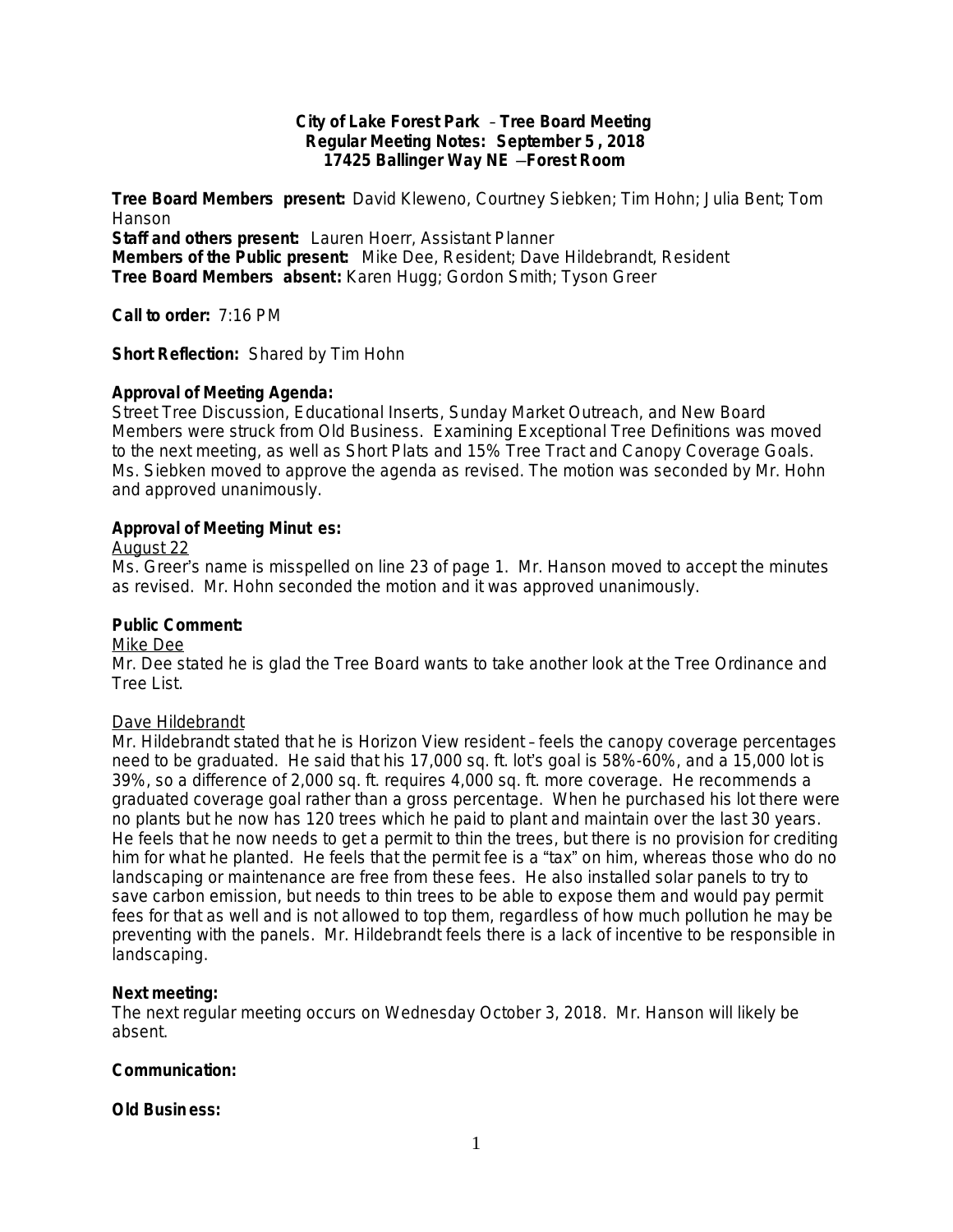## ELM Presentation Follow-Up Discussion

Steve Bennet and Ms. Hoerr will draft a proposal based on lines 10 through 15 on page 2 of last month's meeting notes and provide it to the Tree Board for approval. Locating the shape files from the previous study is still an outstanding item. Mr. Hohn mentioned it would be nice if members who were not going to be present at meetings could provide any information they were assigned to update the Board on to Mr. Kleweno or Ms. Hoerr so the Board could still discuss it at the meeting.

## NUD Follow-Up

NUD is planning to mention LFP tree regulations (and all the other municipalities they serve) in their September newsletter. Ms. Bent provided them with a link to the code. We will see if it gets published in the newsletter this month. No updates on the tree planting yet. Ms. Bent and Mr. Hohn will try to come up with some tree species to plant there this fall.

## Tree Board Members

Ms. Hoerr will resend the application materials to members.

## **New Business:**

## 30 Parcel Study

The ground truthing's purpose would be to discover why the canopy has increased or decreased on any lot. Mr. Hanson and Mr. Gordon discussed that the two of them might be able to do it over the course of a few days, pending the discovery of the 2009 files. Mr. Kleweno agreed to follow up with Ms. Greer to see if she asked Chris Overdorf about the naming convention of the Jones & Jones files. Mr. Hanson said he thought it would be easy to also assess the ivy threat on the lots that are ground truthed.

## Tim's White Paper

Mr. Hohn mentioned that this way of thinking about and discussing trees in the urban context is somewhat new (past 20 years) but does have some momentum. He is presenting this as an overlay and not as an alternative to the current regulations. It was discussed that there would need to be more research into forest management and what is currently being done, and it may not be applicable in all neighborhoods or all lots. However, Lake Forest Park is unique in that it has the opportunity to discuss the idea of groves, where other communities don't even have groves to consider. Ms. Bent pointed out that the board may have no time, with their other goals outstanding, to introduce this. Mr. Hohn believes it could dovetail with current goals. He hopes it can at least float in the minds of Tree Board members to see where it is relevant in the context of what we are already working on.

# Presenting ELM Canopy Study Conclusions to Council

Discussed under ELM Follow Up under Old Business

## **Reports and Announcements :**

## Frontlines with Lauren

Ms. Hoerr stated that the Crane hearing was pushed out because the tree that originally did not meet the threshold diameter for being considered exceptional has since grown and is now considered exceptional.

Ms. Hoerr said that Ashley is still working on the tree list, so suggestions are still welcome.

## **Agenda for Next Meeting:**

Street Trees; ELM Update; Exceptional Tree Definitions; Short Plat Canopy Coverage Calculation; Midterm Review; Outreach (educational inserts); Ivy Discussion; Grove White Paper Follow Up